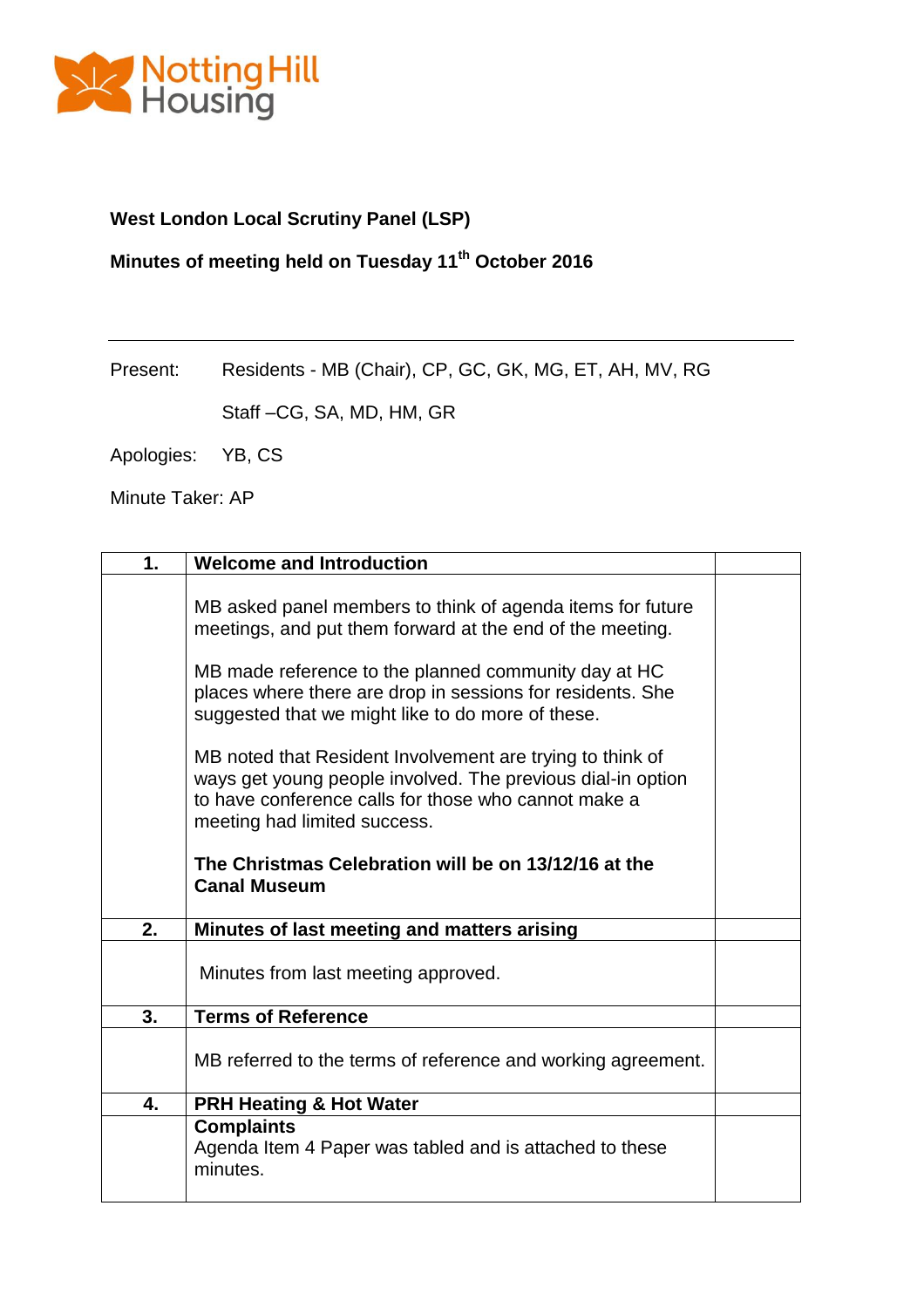

|    | SA presented this. CS will attend the next meeting to discuss<br>further.                                                                                                                                                                                                                                                                                                                                                                                              |  |
|----|------------------------------------------------------------------------------------------------------------------------------------------------------------------------------------------------------------------------------------------------------------------------------------------------------------------------------------------------------------------------------------------------------------------------------------------------------------------------|--|
| 5. | <b>Performance Reports</b>                                                                                                                                                                                                                                                                                                                                                                                                                                             |  |
|    | <b>PRH</b><br><b>Customer Satisfaction</b><br>GR attended for this item.                                                                                                                                                                                                                                                                                                                                                                                               |  |
|    | A new customer satisfaction survey has just been<br>implemented and a new company is on board to deliver this<br>service.                                                                                                                                                                                                                                                                                                                                              |  |
|    | Past Methodology:<br>Telephone surveys (previously) were based on the STAR<br>format which asks residents multiple questions to rate with 5<br>different options [very satisfied, fairly satisfied, neither<br>satisfied or dissatisfied, fairly dissatisfied & very dissatisfied]                                                                                                                                                                                     |  |
|    | <b>Current Methodology:</b><br>Telephone surveys now give residents the options to rate<br>between 1 and 10. Reasons being: more intuitive, quicker to<br>ask and more granular (seeing the difference between results<br>easier). For example: to get from fairly satisfied to very<br>satisfied might need a greater improvement than getting from<br>6 to 7. The results are based on an average score i.e. it's out<br>of 10 but the CSI is based on a percentage. |  |
|    | The new methodology makes it easier to track smaller<br>changes in customer satisfaction. This has an effect on the<br>results as it is a different measure and can be harsher.                                                                                                                                                                                                                                                                                        |  |
|    | The Customer Satisfaction Index (CSI) is the headline<br>measure that is replacing the overall percentage in<br>satisfaction.                                                                                                                                                                                                                                                                                                                                          |  |
|    | Before: we reported on what percentage of the tenants that<br>we asked said they were satisfied or very satisfied with one<br>question (how satisfied are you with the overall services<br>provided?)                                                                                                                                                                                                                                                                  |  |
|    | Now: the CSI takes into account all the questions asked but<br>not giving them an equal weighting. This collates all the<br>results together and weights them by importance, giving a<br>more sensitive measure. This is why the results are not<br>directly comparable to previous results.                                                                                                                                                                           |  |
|    | We do similar scrutiny of team performance and service<br>standard areas but now can concentrate of the<br>questions/measures that customers have told us are most<br>important to them.                                                                                                                                                                                                                                                                               |  |
|    | The timing of the survey results have been changed to fit in<br>with the LSP meeting schedule so that the statistics are                                                                                                                                                                                                                                                                                                                                               |  |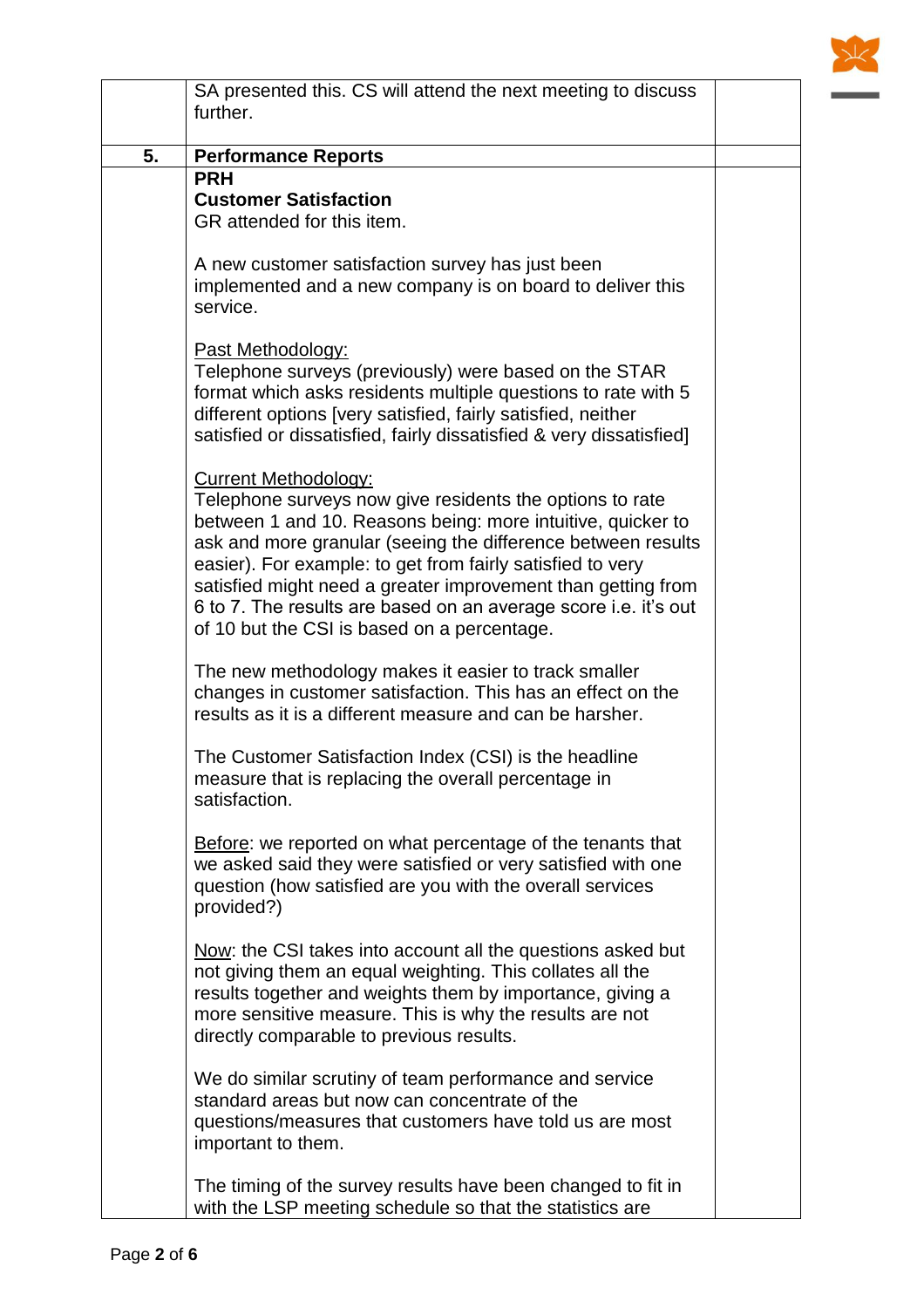

fresher. The sample size for the surveys is 340 people across PRH per quarter. 35 – 45 people per team apart from one team whose area does not have that many properties. It was noted that it will be some time before we have information on trends. **Estate Management** Ealing number of inspections dipped to 87% during Q2 (due to staff changes) MB visited two estates in Ealing. X has a few problems for which an action plan has been put in place which will be revisited at the end of the month. At X MB met with the local Councillor, the two patch HO's and CG for a walkabout. Plans are being made to install CCTV and to improve play areas. The Community Day planed for this estate will include drop in sessions regarding welfare benefits. LSP members will be invited to this. GC questioned why the targets for cleaning and gardening standards are not set at 100%. CG explained that the targets are set in the contracts. CG to confirm what the contract says on this. Hounslow number of inspections was 100%. MB explained that visits to the estates in Hounslow are on the agenda for next year. SA confirmed that WH is inspected and results included in the figures but that NHH are not responsible for cleaning of WH. This is the same for other estates with Resident Management Companies or Managing agents estate inspections take place once a month. **Rental Income & Collection** In Ealing the trend has improved since the last quarter but still work to do to meet the end of year target. CG uses rent sense to monitor accounts and has regular 1-2-1 sessions with the HO's to discuss accounts. In Ealing there are seven cases of Universal Credit (UC). Their average arrears are between £1600 and £1800 compared to an average for the non UC customers of around £490. Some of the people who have gone onto UC had arrears before the change. Ealing has the original UC service; not the full service yet.

In team 9 (which includes Hounslow) the arrears have also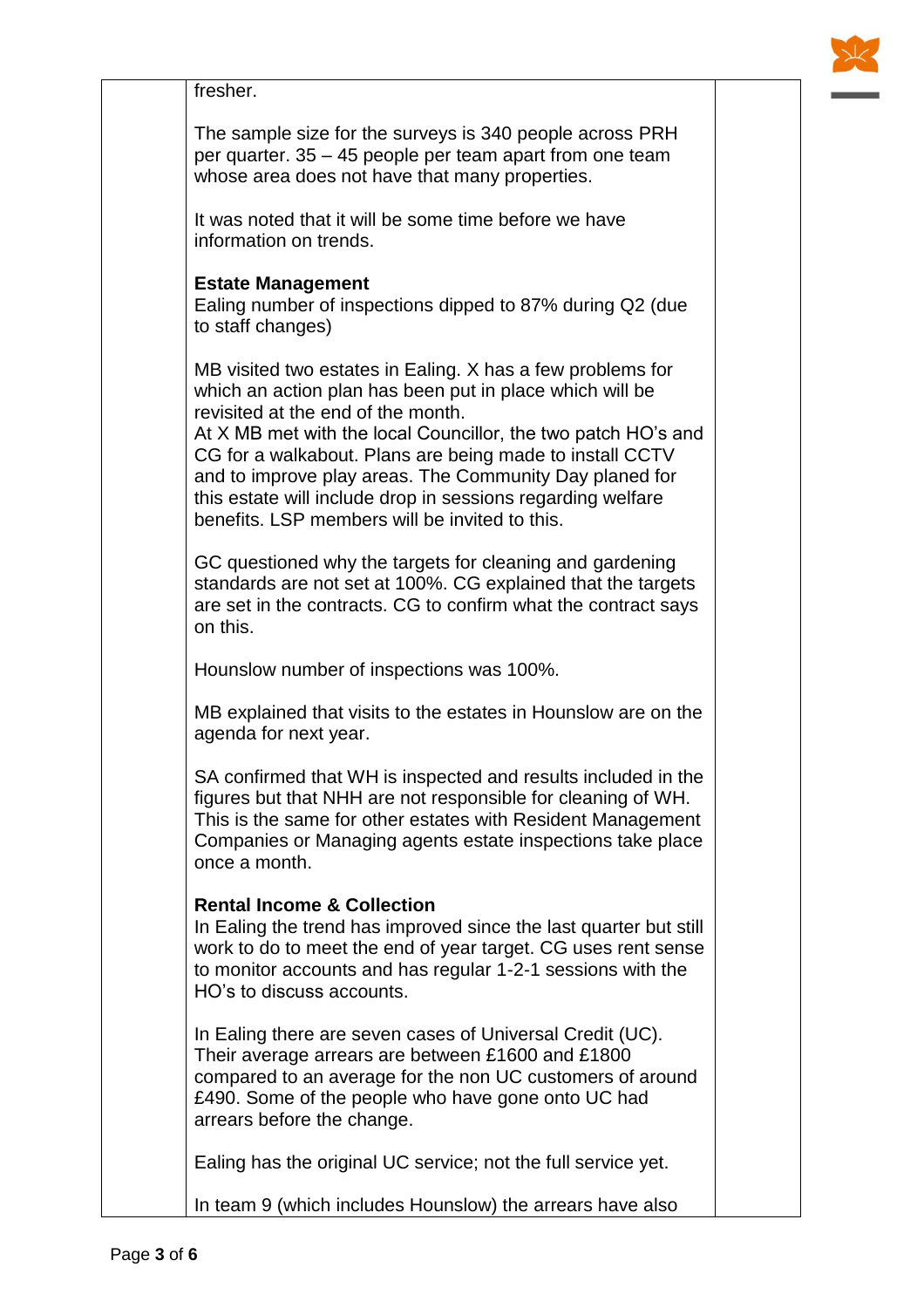

fallen. Year to date they have reduced by 0.75% so we are ahead of target for this point in the year.

SA reviews all accounts affected by welfare reform at four weekly 1-2-1 sessions.

Hounslow are piloting the full/digital UC service and have 60 cases. This means people can only apply online and all further communication & correspondence is via email.

There are some difficulties with the process around confirmation of rents, finding out when the start date is, gaps in entitlement when moving from HB to UC, and payment of UC direct to us. The later is particularly problematic and we have decided wherever possible not to apply for direct payments.

SA attended a meeting with other landlords in Hounslow including Hounslow Homes who are all experiencing similar problems. DWP meet with Hounslow Homes. NHH representatives are not invited but can forward queries to Hounslow Homes to take forward on our behalf. HM mentioned that a member of her team is responsible for liaising with the National Housing Federation who have meetings with the DWP.

There was a question about whether the performance data was for boroughs or teams. SA explained that there is a mixture as some information cannot be presented by borough. The report indicates whether the information is by borough or team.

### **Empty Properties and Lettings**

Performance for standard voids in Ealing has improved by 5 days; it is now 26 days against a target of 21 days. Performance for major works is slightly worse.

In Hounslow targets are being met for standard and nonstandard relets.

GC asked what proportion of the properties are social rents and whether they are going up or down. HM will give an update on this.

#### **Repairs**

Ealing & Hounslow: both teams repairs are completed on time and the percentage of those satisfied with the repairs have improved since the last quarter.

#### **Complaints**

In Ealing two complaints were not responded to in target, both were two days late.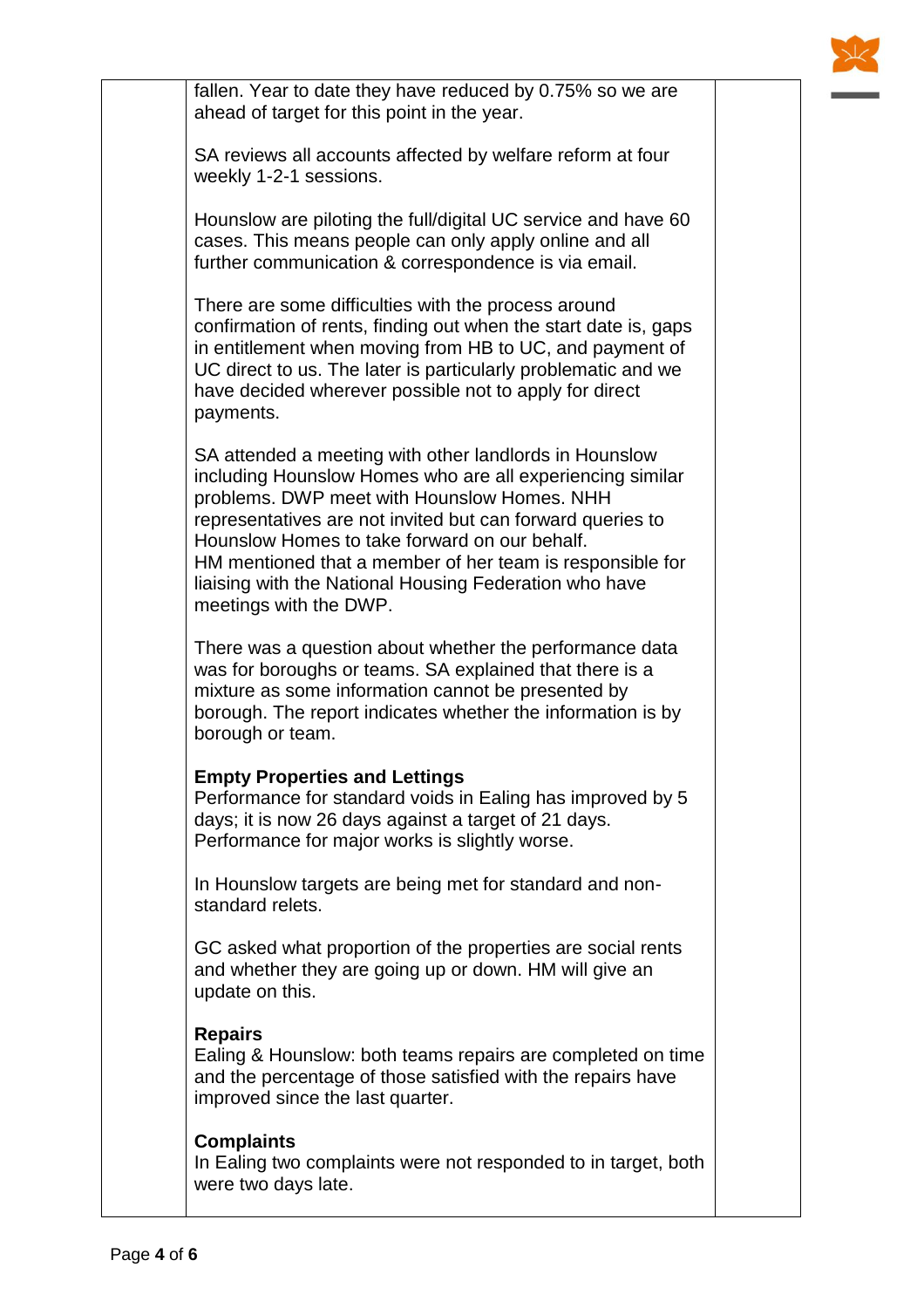

In Hounslow two complaints were not responded to in target, both were one day late. Three complaint reviews were also late but in each case SA let the customer know that the response would be late.

RG asked: how do you know when a complaint has been completed? Who decides when a complaint has been resolved?

SA explained that when a tenant complains the housing officer responds. If the tenant is not satisfied they can request a review. The Housing Manager carries this out with help from an independent manager and independent reviewer and makes a decision which is final. If the tenant is still not satisfied they can approach the Housing Ombudsman.

### **Leasehold Estate Management**

Overall Ealing had improved and Hounslow did not.

MD explained that the inspections are carried out via an app. The app then generates an inspection form that is logged immediately. The format of the app creates a summary of actions further to the inspection. In the future the inspection report and actions will communicated to customers via the customer app.

### **Rental Income and Collection**

The arrears have decreased in Ealing but have increased in Hounslow.

Legal action is taken for those over £1000.

Arrears reasons: redundancy, rent increase in April for Leaseholders, change in circumstances, rearrangements for payments.

### **Repairs**

The number of repairs across Hounslow & Ealing attended has improved.

MD noted that the notable issue with repairs is the process used to measure completed and non-completed repairs; data is measured based on the days between the raised PO and when it was closed down.

MD made reference to the customer app for future benefits to assist this.

Suggestion made to have a row that shows the number of repairs expected to be completed.

### **Complaints**

2 stage one complaints had been raised in the current quarter. None escalated to stage two. CP mentioned his complaint is not shown in the data.